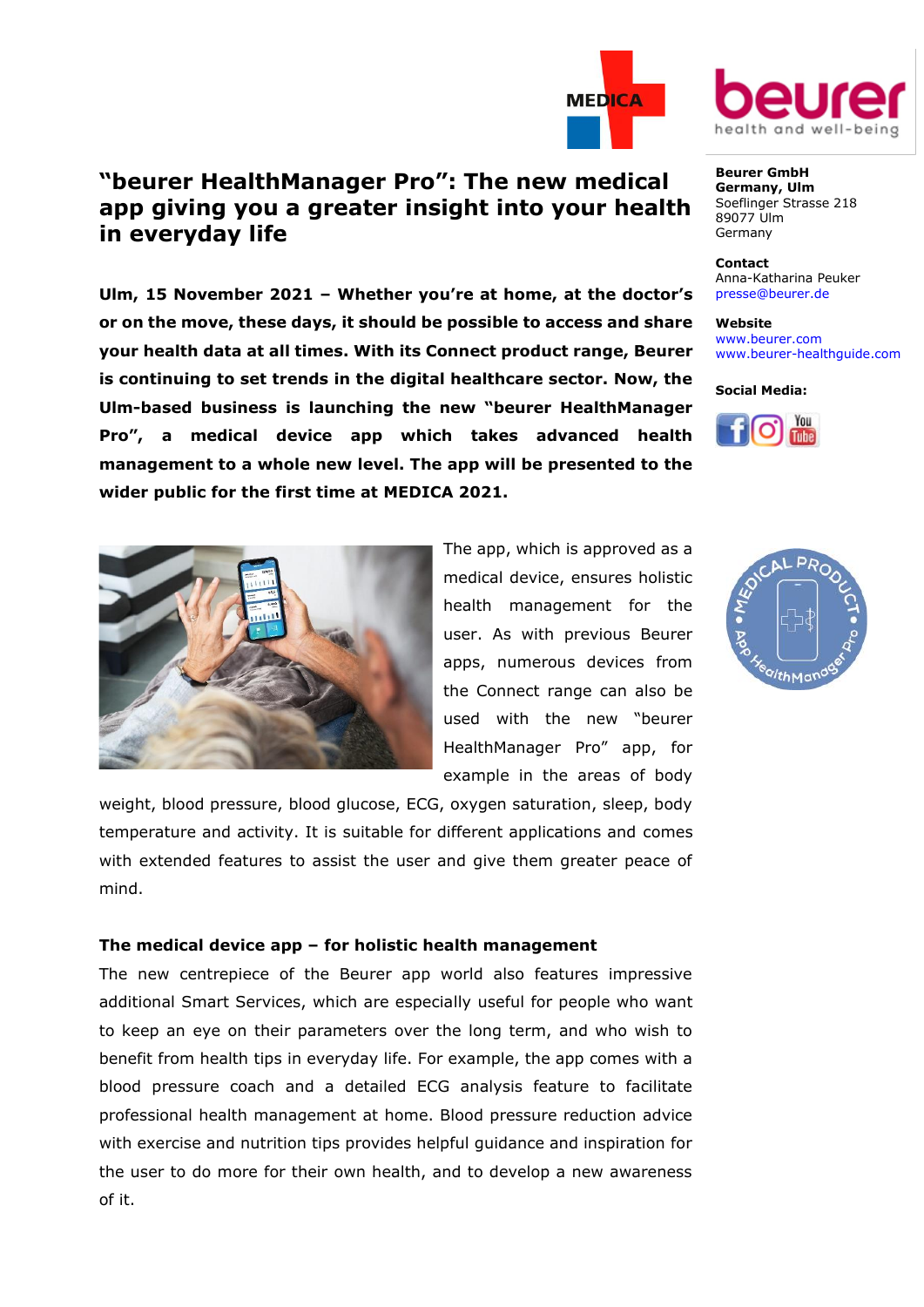

## **More for the user: practical, barrier-free, intuitive operation**

"beurer HealthManager Pro" has a fresh, modern design and is intuitive and easy to use. The user interface has been developed to be barrier-free, so the new app can be used by anyone, including people with visual impairments. The font size, contrast and optimised parameter display can be adapted to the user's individual requirements to make the information easier to read. Measurements and progress are represented in clear graphics and can be accessed at any time and anywhere. This makes it quick and easy to check your health data – including over a longer period of time. One particularly practical feature is the export function, which makes it possible to simply and securely send parameters to a doctor, for example.



The new "beurer HealthManager Pro" app will be available soon free of charge from the Apple App Store and Google Play Store. Additional services are available on a paid basis.

Further information about the new app is available at the Beurer stand at MEDICA from **15 to 18 November 2021** in **Hall 10, Stand D20.**